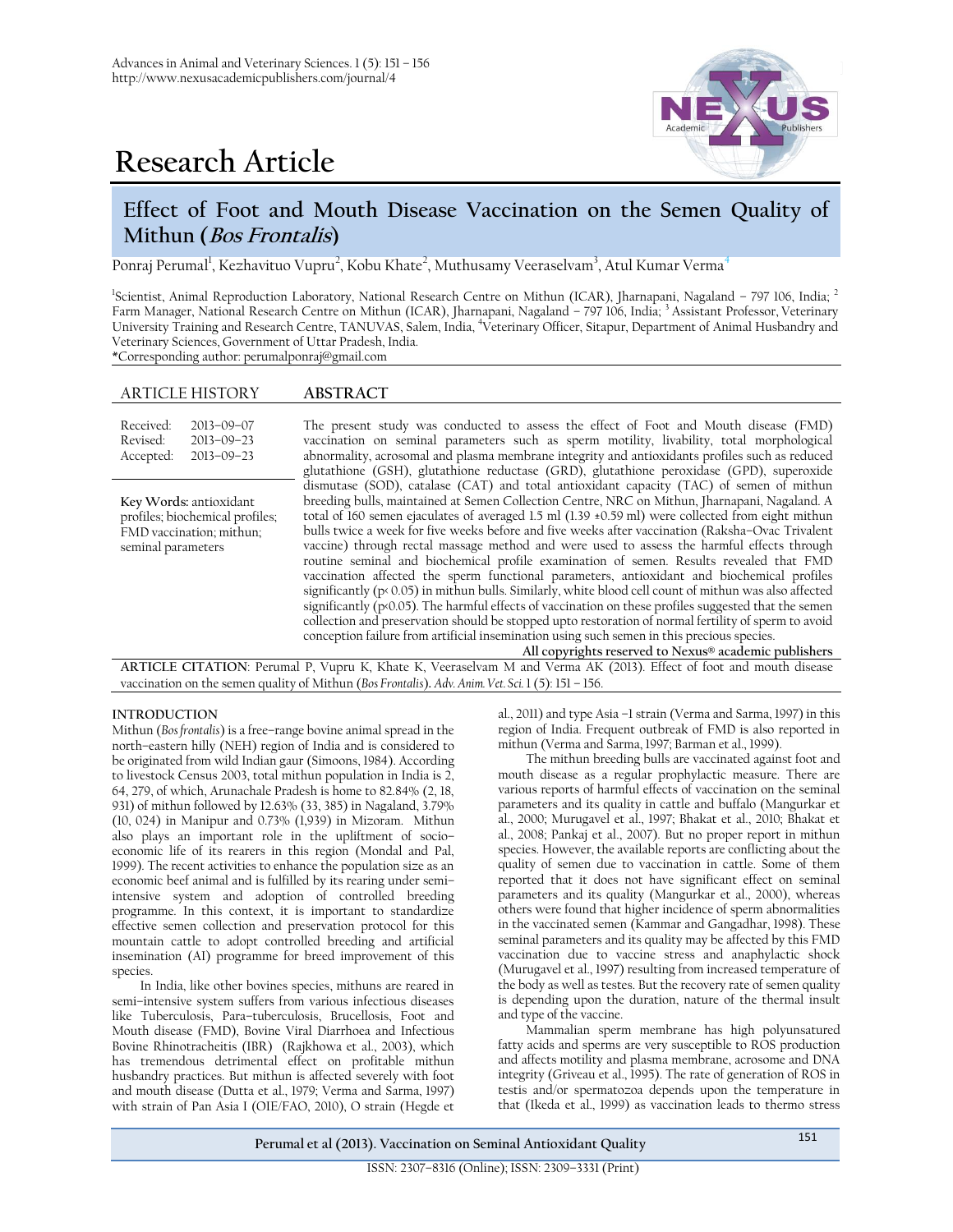causes deterioration of sperm quality. It is therefore crucial for the male reproductive system to be well guarded against oxidative injury. Mithun semen normally contains anti– oxidants, including GSH, SOD, CAT, GRD, GPD and TAC can offset lipid peroxidation (Perumal et al., 2013a; Perumal et al., 2013b). But the concentration of these antioxidants is reduced due to thermal stress and anaphylactic shock in vaccinated animals (Ahotupa and Huhtaniemi, 1992) as these antioxidants are derived from epididymis (Fouchecourt et al., 2000; Zini et al., 2002) and seminal vesicle (Tramer et al., 1998) into the semen as the epididymis and accessory sex glands are thermo sensitive and androgen dependent (Saeed et al., 1994). Moreover, the thermal stress affects the GSH oxidation and reduction cycle in spermatozoa and seminal plasma of mammalian semen (Ahotupa and Huhtaniemi, 1992). There was no report on harmful effects of vaccination on semen of mithun and to the best of our knowledge, this is the first report in this species. Therefore the present study was planned to assess the effects of FMD vaccination on seminal parameters and antioxidants profiles in mithun.

## **MATERIAL AND METHODS**

## **Animals and Semen Collection**

Eight apparently healthy mithun bulls of 4 to 6 years of age  $(5.13 \pm 0.91)$  were selected randomly from the mithun herd of NEH region. The average body weight of the bulls from 501.25 ± 6.23 Kg (493 to 507 Kg) at 4 yr to 530.50 ± 7.59 Kg (523 to 538 Kg) at 6 yr of age with body condition of score 5–6 were maintained under uniform feeding, watering, housing, lighting conditions and management. Experimental animals were offered daily ad libitum drinking water, 30 kg mixed jungle forages containing 18.4% dry matter and 10.2% crude protein, 4 kg concentrates containing 87.1% dry matter and 14.5% crude protein fortified with mineral mixture as well as required salt. Semen ejaculates were collected by per rectal massage method (Karunakaran et al., 2007) twice a week before and after vaccination every week for 5 weeks, were used to study the harmful effects of vaccination. Trivalent vaccine containing virus serotypes O, A and Asia–1(Raksha–Ovac, Indian Immunological Limited, India) was administered by deep intra muscular injection route. These semen ejaculates were subjected to evaluation for individual motility, concentration by haemocytometer method (Tomar, 1997), livability by eosine– nigrosine stain (Robeck and O'Brien, 2004), acrosomal integrity by Giemsa stain (Watson, 1975) and plasma membrane



integrity by hypo–osmotic swelling test (HOST) (Buckett et al., 1997) as per the standard procedure using microscope (Nikon, Eclipse 80i, Japan). The antioxidant profiles such GSH, GPD, GRD, SOD, CAT and TAC and biochemical profiles such as total cholesterol were estimated by commercial diagnostic kits (BioVision® , CA 95035, USA). LPO level of sperm and seminal plasma was measured by determining the malondialdehyde (MDA) production by using thiobarbituric acid (TBA) (Buege and Aust, 1978; Suleiman et al., 1996). The blood sample was collected immediately after collection of semen and counted the total white blood cells by standard method. During the present study, all the experimental protocols were approved by the Institute Animal Ethics Cell.

## **Statistical Analyses**

The results of experiment were analysed statistically and expressed as the mean ± S.E.M. Means of seminal parameters such as sperm concentration, individual motility, livability, total sperm abnormality, plasma membrane and acrosomal integrity, antioxidant profiles such as GSH, GPD, GRD, CAT, SOD and TAC, biochemical profiles such as MDA production and cholesterol concentration and white blood cell count were analyzed again by student't' test between the pre and post vaccination stages using the SPSS (version 15.0; SPSS, Chicago, IL). Differences with values of  $p \leftarrow 0.05$  were considered to be statistically significant after arcsine transformation of percentage data.

## **RESULTS**

The effects of FMD vaccination on various seminal parameters, antioxidants and biochemical profiles were studied in mithun bulls and presented in graphical form. Results revealed that FMD vaccination in mithun bulls lead to significantly ( $p \le 0.05$ ) decreased individual motility, live sperm, sperm concentration, acrosomal and plasma membrane integrity in the post– vaccinated mithun bull (Fig. 1) whereas total sperm abnormalities were significantly ( $p \triangleleft 0.05$ ) increased (Table 1). Antioxidant profiles such GSH, GPD, GRD, CAT, SOD and TAC were decreased whereas total cholesterol and LPO were increased significantly (p<0.05) in semen collected from vaccinated mithun bulls (Fig 2, 3). Similarly the white blood count in blood (Table 1) and rectal temperature (Fig. 4) of vaccinated mithun bull were increased as compared to the pre vaccinated mithun bulls.

| Table 1: Effect of FMD                         | Parameters                                                                               | Pre – Vaccination               | Post – Vaccination            |
|------------------------------------------------|------------------------------------------------------------------------------------------|---------------------------------|-------------------------------|
| vaccination on seminal<br>parameters of mithun | Concentration $(x10^{\circ}/m)$                                                          | $640.62 \pm 20.74$ <sup>a</sup> | $480.75 \pm 30.62^{\circ}$    |
|                                                | Total Abnormality (%)                                                                    | $9.30 \pm 0.12^{\text{a}}$      | $26.60 \pm 0.23^{b}$          |
|                                                | Total WBC $(x 103/cumm)$                                                                 | $11.65 \pm 0.69$ <sup>a</sup>   | $13.74 \pm 1.85^{\mathrm{b}}$ |
|                                                | Mean in the same rows bearing different superscripts differ significantly ( $p(0.05)$ ). |                                 |                               |
|                                                |                                                                                          |                                 |                               |
|                                                |                                                                                          |                                 |                               |

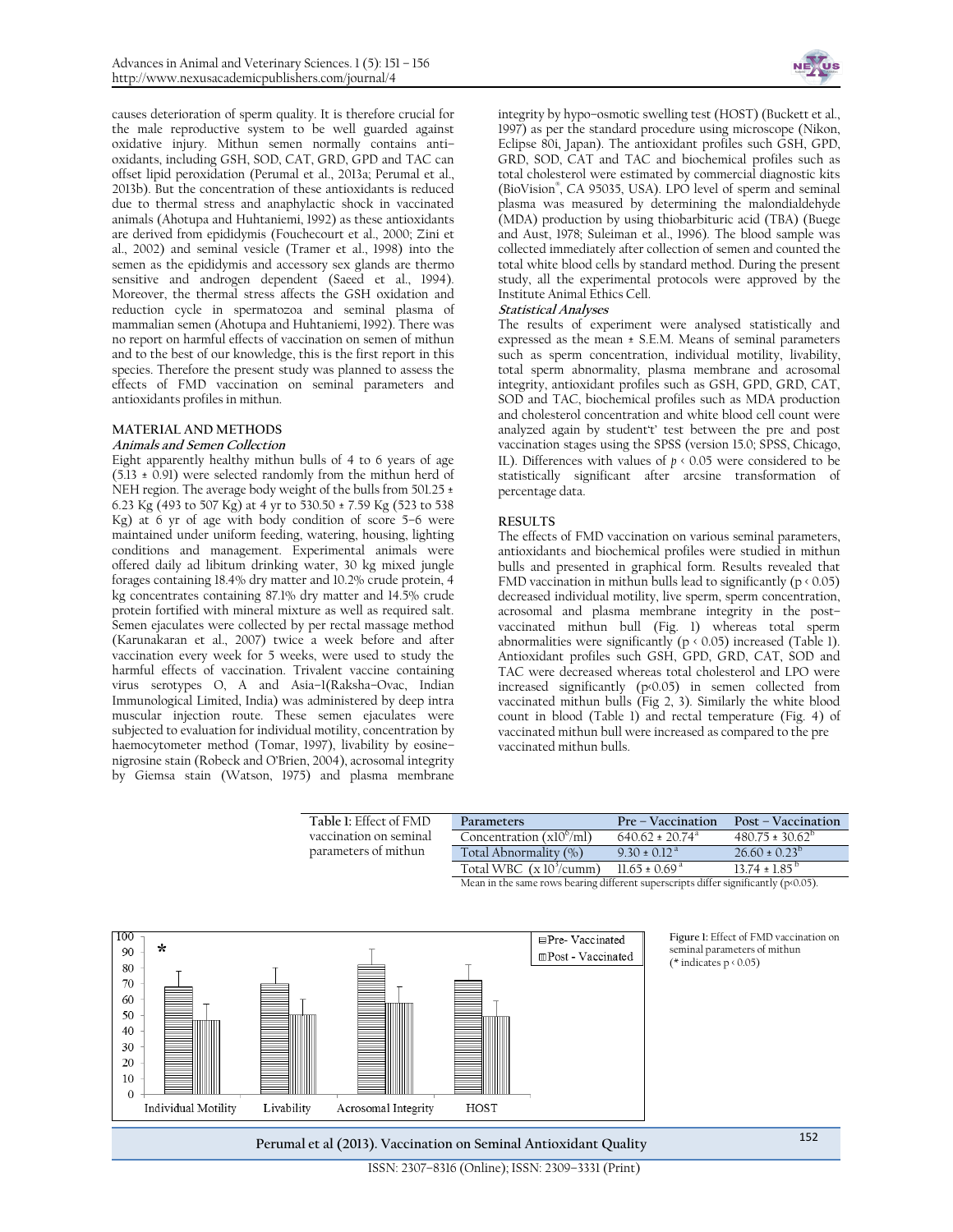



## **DISCUSSION**

In this present study, the results revealed that, vaccination of mithun bulls has affected the seminal parameters, semen quality, antioxidant profiles and biochemical profiles of mithun semen and thus it affects the structures and functional integrity of spermatozoa efficiently. The semen from vaccinated animals is not suitable to preserve for artificial insemination.

Various seminal parameters revealed that volume, colour, mass activity, forward progressive motility, livability, acrosomal integrity and plasma membrane integrity are essential for optimum utilization of semen in frozen semen bank and artificial insemination centre. In this study, FMD vaccination on these seminal parameters revealed significant difference (p< 0.05) between the pre vaccinated and post vaccinated stages. The harmful effects of vaccination in semen preservation are due to it increases the body temperature in general, testes and accessory glands in specifically and crossly it causes seminiferous tubule vacuoles and reduced weight of the testis (Xu et al., 2000).

Sperm individual motility, livability, plasma and acrosomal integrity were decreased and total sperm abnormalities were increased significantly after vaccination was in agreement with previous reports in cattle (Kammar and Gangadhar, 1998; Bhakat et al., 2008; Singh et al., 2003; Bhakat et al., 2010; Venkatareddy et al., 1991) and buffaloes (Pankaj et al., 2007; Bhakat et al., 2010). Motility of spermatozoa develops during their transient passage through the epididymis (Moulikrishnan and Ramamohan Rao, 1986). Anaphylactic effects of FMD vaccination leads to the significant rise in body as well as testes temperature, causes derangement in epididymal functions, storage of sperm and spermatogenesis effectively (Venkatareddy et al., 1991) and that leads to vaccination mediated reduced sperm motility and with similar features of testicular hypoplasia and degeneration (Arthur et al., 1989). Enhanced temperature could lead to raise in the secondary abnormalities (Venkataswami and Rao, 1970) and sperm tail and mid–piece abnormalities as in testicular degeneration or partial hypoplasia of testes (Sullivan, 1978).

**Perumal et al (2013). Vaccination on Seminal Antioxidant Quality**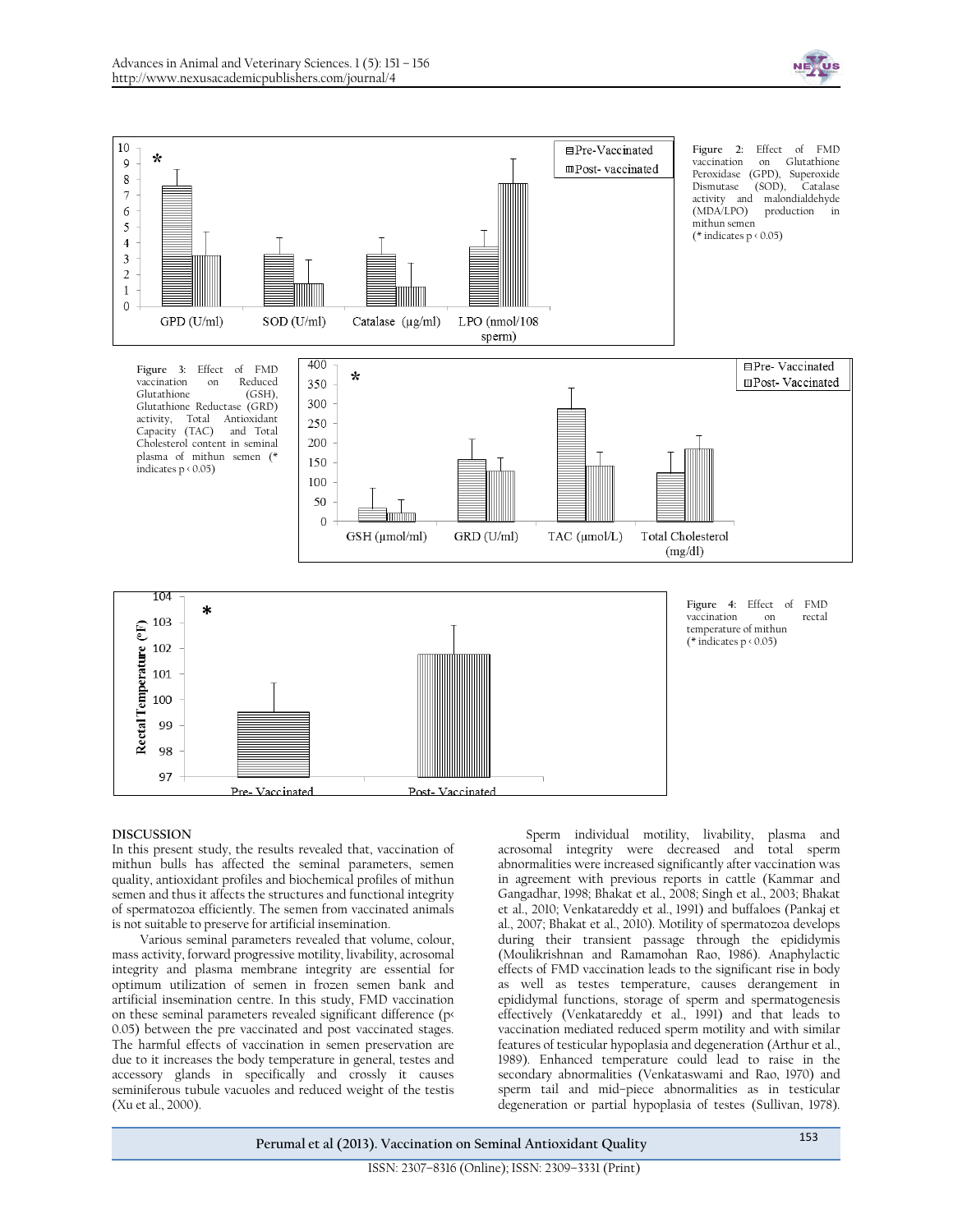

Low sperm motility is associated with high incidence of sperm tail defects as a result of epididymal dysfunction and poor handling in the laboratory were reported (Rao, 1976).

Harmful effects of vaccination on sperm concentration has been reported in domestic species especially in cattle and buffalo (Bhakat et al., 2008; Venkatareddy et al., 1991; Singh et al., 2003), but it has not been established completely (Pankaj et al., 2007; Kammar and Gangadhar, 1998). The reduced concentration of sperm in vaccinated animal might be due to the harmful effects of therapeutic agents on germinal cells and sperm cell resulting into increase in abnormal and dead spermatozoa, which are phagocytosed subsequently by leucocytes (Mann and Mann, 1981). In mithun bulls, foot and disease vaccination has adverse effects in total motile sperm per ejaculate and day.

The present study reports in the acrosomal integrity were associated with reports of Saxena and Tripathi (1977) and Gowda (1993) and they were reported that intact acrosome percentage was decreased after FMD vaccination. The acrosome in sperm of vaccinated bulls was either detached and/or broken and subsequently release of acrosomal enzymes and leads to reduction of fertilizing capacity of spermatozoa and animal. Vaccination stress induces abnormal acrosomal development as observed in testicular degeneration (Bane and Nicander, 1966).

Plasma membrane integrity (HOST) has significantly (p<0.05) decreased after vaccination (Singh et al*.,* 2004). Because, HOST is an ideal test to detect the biochemical integrity of plasma membrane of sperm and it is also involved in the process of sperm capacitation, acrosome reaction and fertilization of the oocyte (Jayendran et al*.*, 1984). Decreased in percentage of HOST positive sperm was reported in scrotal insulation with thermal stress in bucks due to rise in testicular temperature (Antoine and Pattabiraman, 1999). Similarly, Sivaramalingam (1994) reported that in bulls, HOS test reacting spermatozoa were reduced after heat treatment. Thus it can be concluded that vaccination stress affects the HOST positive sperm percentage by affecting the biochemical structure of the sperm plasma, acrosomal membrane and flagella of spermatozoa. Vaccination thermal stress induces the animal unable to intake of poly unsaturated fatty acids (PUFA) leads to impaired spermatogenesis and membrane transition (Chanmugan et al., 1984) and a overflow in blood circulation of the testis results in local heating, temperature rises to  $42^{\circ}$ C –  $43^{\circ}$ C (Mieusset et al., 1992) leads to hypoxic stress to testes and insufficient oxygenation results formation of ROS leads to cell cycle arrest and apoptosis (Iida et al., 2002) and it has been shown to cause depletion of germ cells (Krakowska et al., 2006) and its function (Paul et al., 2009).

Mammalian sperm membrane has high polyunsatured fatty acids, exhibits the sperm very susceptible to ROS by altering of motility and membrane integrity as it changes the phase transition of membrane of sperm and damage to sperm DNA (Griveau et al., 1995; Perumal et al., 2011a; Perumal et al., 2011b) and ultimately affects fertility of mithun bull. It is therefore crucial for the male reproductive system to be well guarded against oxidative injury. Mithun semen normally contains anti–oxidants, including GSH, GRD, GPD, CAT, SOD and TAC that can offset lipid peroxidation (Perumal et al., 2013a; Perumal et al., 2013b). But vaccination induces febrile condition to the whole body and reproductive system. The rate of generation of ROS in testis and/or spermatozoa depends upon temperature of the testis and body (Ikeda et al., 1999) as vaccination leads to thermo stress causes deterioration of sperm quality. Moreover, the concentration of these antioxidants is reduced due to thermal stress and anaphylactic shock in vaccinated animals (Ahotupa and Huhtaniemi, 1992) as these antioxidants are derived from epididymis (Fouchecourt et al.,

2000; Zini et al., 2002) especially cauda epididymis (Mueller et al., 1998) and seminal vesicle (Tramer et al., 1998) into the semen as the epididymis, accessory sex glands are thermo sensitive and androgen dependent (Saeed et al., 1994). Several lines of evidence indicate that gross impairment of the endocrinological functions of testes in thermo stress leads to a drastic decrease in the number of LH receptors (Risbridger et al., 1981) and impairment of gonadotropin uptake (Sharpe, 1983) in the testis. Moreover, a decline in the activity of enzymes associated with androgen biosynthesis (Llaurado et al., 1963), and decreased androgen–binding protein production (Kerr et al., 1979) have been noted in this affected animals.

The total white blood cell count was increased in the blood of post vaccinated mithun bulls as because the vaccination has created the thermal and anaphylactic shock / stress which enhanced secretion of adrenal stress hormones (Cortisol), thus the white blood cell count was increased. The vaccination stress has induced changes similar to degeneration or inflammatory condition causes increased seminal lymphocytes and macrophages mainly from the epididymis and rete testis, whereas granulocytes are largely contributed by the prostate and seminal vesicles (El–Demiry et al., 1985) and very rarely granulocytes from secretions of the prostate (Schaeffer et al., 1981). White blood cells in semen can also be an early sign of acute epididymitis (Wolff, 1995) as seen in vaccinated animals. If concentrations of activated granulocytes are elevated in the epididymis, prostate, or seminal vesicles during a silent genital tract infection, the released ROS could impair normal sperm function (Wolff et al., 1991). However, leukocytes are not the only source of ROS, defective spermatozoa with an excessive amount of residual cytoplasm can produce higher amounts of ROS (Ochsendorf, 1999) as we have seen in the semen of vaccinated mithun. Seminal plasma strongly quenches the oxidative bursts released by granulocytes in response to infection or inflammation or degeneration. Mithun with higher antioxidant levels may tolerate larger numbers of ROS– producing WBCs, whereas bulls without adequate seminal plasma protection may suffer sperm damage by granulocyte numbers as low as possible (Kovalski et al., 1992). Moreover effective effect of antioxidant against the ROS will depend on the source and nature of ROS; that is, whether they are produced by abnormal, dead spermatozoa and/or neutrophils in extracellularly or within the spermatozoa in intracellularly.

Glutathione (GSH) is the most prominent non–protein thiol in the mammalian cells and is present mostly in the reduced form (GSH) and only a little amount is present in oxidized form (CSSG). GSH antioxidant system and cycle consists of GSH, GSSG, GRD, GPD, glutathione – s – transferase. Glutathione reductase stimulates the reduction of GSSG to GSH. This will help to steady supply of the reductive substrate (NADPH) to GPD. Glucose –6– phosphate dehydrogenase (G6PD) is intracellular enzymes and required for the conversion of NADP to NADPH, is called GSH oxidizing–reducing cycle in sperm and seminal plasma. It is affected by thermal stress (Ahotupa and Huhtaniemi, 1992) due to vaccination. In this present study GSH, GRD, GPD were reduced in the seminal plasma of mithun as they are positively correlated with sperm parameters suggests that this enzyme is higher in the seminal plasma and low in the spermatozoa of the ejaculated semen (Brown et al., 1977; Perumal et al., 2013b). GRD has catalyses oxidation of GSH to CSSG and thus reduction of  $H_2O_2$  to  $H_2O$  in the semen.

Catalase is a tetrameric protein contains four polypeptide chains and is found in all living organisms exposed to aerobic environment condition. This antioxidant is found in the epididymis and seminal vesicle. It detoxifies both the intra and extracellular hydrogen peroxide by conversion of  $H_2O_2$  to  $H_2O$ 

**Perumal et al (2013). Vaccination on Seminal Antioxidant Quality**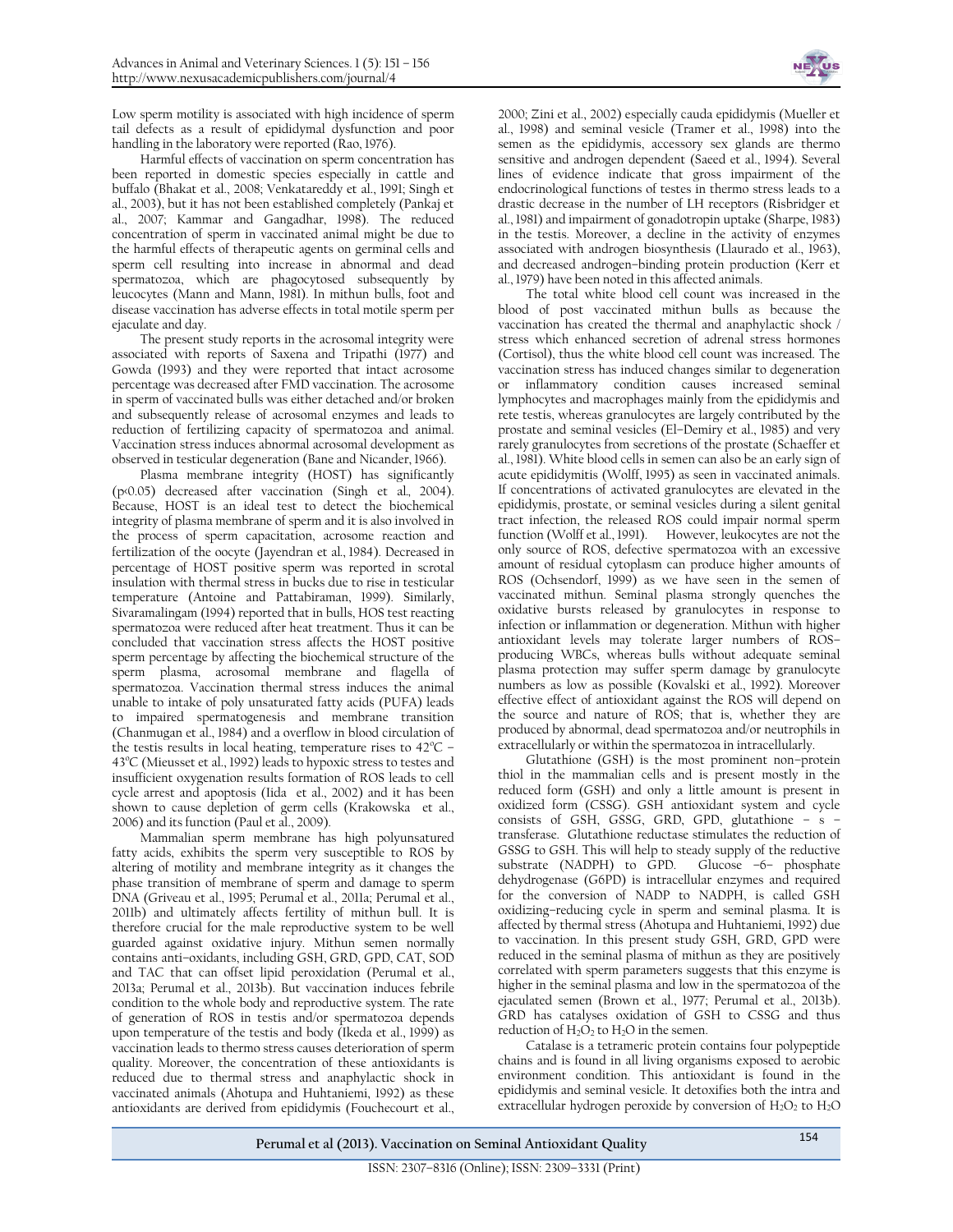

and  $O_2$ , by eliminating the potential ROS toxicity (Aitken, 1995; Aitken et al., 1994) and it can inhibits the loss of motility caused by leukocyte generated ROS (de Lamirande et al., 1997). In this present study, the concentration of CAT was decreased in vaccinated mithun bulls because the thermo stress affects the normal functions of testes as well as the accessory sex glands as similar in cryptorchid testes (Ahotupa and Huhtaniemi, 1992).

Similarly, SOD [dismutates](http://en.wikipedia.org/wiki/Dismutation) the [superoxide](http://en.wikipedia.org/wiki/Superoxide) into [oxygen](http://en.wikipedia.org/wiki/Oxygen) and [hydrogen peroxide](http://en.wikipedia.org/wiki/Hydrogen_peroxide) in semen. Thus, it acts as an essentia[l antioxidant](http://en.wikipedia.org/wiki/Antioxidant) in mithun semen. It scavenges both extra as well as intracellular superoxide anion and prevents lipid peroxidation of the sperm plasma membrane. SOD dismutase  $(O_2^-)$  spontaneously anion to form  $O_2$  and H<sub>2</sub>O<sub>2</sub>. SOD prevents premature hyper activation and capacitation induced by ROS before ejaculating (de Lamirande and Gagnon, 1995). In this study the concentration of SOD was decreased in post vaccinated animals as the thermo stress affects the normal functions of testes as well as accessory sex glands (Ahotupa and Huhtaniemi, 1992). These findings of the present study revealed that impaired detoxication of ROS and concomitant oxidative stress effect may be implicated in biochemical mechanisms responsible for testicular dysfunction in vaccinated animals. Retaining the integrity of the highly specialized structure should be of vital importance to sperm function. Excess production of ROS and thermal stress induced by vaccination can be prevented by feeding of sufficient antioxidants in the feed as the supplement (Jayaganthan et al., 2013) and feed or adding of the antioxidants as the additives in the semen preservation process (Perumal et al., 2012a; Perumal et al., 2012b).

Phospholipids and cholesterol are needed to maintain the cell physical integrity as well as ensures fluidity of the cell membrane (Srivastava et al., 2013). Cholesterol plays an important role in the sperm membrane because phospholipids and cholesterol are released from the sperm membrane initiates the key step in the process of capacitation, acrosome reaction and fertilization (Witte and Schafer–Somi, 2007). These changes indicate that cholesterol leaving the sperm membrane and its binding to seminal plasma protein in seminal plasma and female reproductive organs (Therien et al., 1998) and is essential for fertilization and conception. Further, addition of cholesterol to semen diluents prior to defreezing of straws increases sperm resistance to cold stress caused by the freezing–defreezing procedures, preserving sperm motility, viability, acrosomal integrity and fertilization potential of sperm (Moore et al., 2005). In this present study, in vaccinated mithun bulls, total cholesterol concentration was significantly (p< 0.05) higher than in pre–vaccinated bull as the heat stress induces damages and destruction of sperm membrane followed by a rise in dead spermatozoa that leads to a high release of cholesterol, phospholipid and fatty acids molecules in the seminal plasma (Phillip, 1972).

It was concluded from the present study, FMD vaccine has more severe harmful effects on semen quality and antioxidant profiles in mithun bulls. Vaccination results febrile reaction causes alteration in rectal temperature, WBC profiles, seminal parameters and antioxidant profiles as in the testicular degeneration. Alteration of this spermiogram, antioxidants and biochemical profiles following FMD vaccination indicates that in this bovine, the semen collection, processing and preservation should be stopped upto the normal fertility of sperm is restored to avoid the conception failure and repeat breeding from artificial insemination using such semen in artificial insemination and frozen semen bank for mithun.

#### A**CKNOWLEDGEMENTS**

The authors are grateful to the Director, National Research Centre on Mithun (ICAR), Jharnapani, Nagaland –797 106, India for providing necessary facilities and supports.

**Conflict of interest:** The authors have no conflict of interest to declare.

#### **REFERENCES**

- Ahotupa M and Huhtaniemi I (1992). Impaired detoxification of reactive oxygen and consequent oxidative stress in experimentally cryptorchid rat testis. Biol. Reprod. 46: 1114 –1118.
- Aitken J (1995). Mechanisms of prevention of lipid peroxidation in human spermatozoa. In: Human acrosome reaction (Eds: Fenichel, P. and In: Human acrosome reaction (Eds: Fenichel, P. and Parinaud, J.). pp. 339–353.
- Aitken RJ, West K and Buckingham D (1994). Leukocytic infiltration into the human ejaculate and its association with semen quality, oxidative stress, and sperm function. J. Androl. 15: 343–352.
- Antoine D and Pattabiraman SR (1999). Spermatozoa response to hypo– osmotic swelling and freezability tests after testicular degeneration in bucks. Indian J. Anim. Reprod. 20: 54–56.
- Arthur GH, Noakes DE and Pearson H (1989). Veterinary Reproduction and Obstetrics. 6th ed., London. Bailliere Tindal, 509–584.
- Bane A and Nicander L (1966). Electron and light microscopical studies on spermateliosis in a boar with acrosomal abnormalities. J. Reprod. Fert. 11:133 – 138.
- Barman NN, Sarma DK, Das S and Patgiri GP (1999). Foot–and–mouth disease in wild and semi–domesticated animals of the north–eastern states of India. Indian J. Anim. Sci. 69: 781–783.
- Bhakat M, Mohanty TK, Gupta AK, Raina VS, Mondal G and Khan HM (2008). Effect of FMD vaccination on various semen characteristics of Sahiwal bulls. Pak. J. Agri. Sci. 45: 327–332.
- Bhakat M, Mohanty TK, Gupta AK, Raina VS, Brahma B, Mahapatra R K and Sarkar M (2010). Effect of FMD vaccination on semen quality parameters in Karan Fries and Murrah buffalo bulls. Tropical Animal Health and Production. 42: 1363–1366.
- Brown DV, Senger PL, Stone SL, Froseth JA and Becker WC (1977). Glutathione peroxidase in bovine semen. J. Reprod. Fert. 50: 117–118.
- Buckett WM, Luckas MJ, Aird IA, Farquharson RG, Kingsland CR and Lewis–Jones DI (1997). The hypo–osmotic swelling test in recurrent miscarriage. Fertil. Steril. 68: 506 –509.
- Buege JA and Aust SD (1978). Microsomal lipid peroxidation. Methods Enzymol. 52: 302– 310.
- Chanmugan P, Wheeler C and Hwang DH (1984). Fatty acid composition of the testes of zinc–deficient rats: the effect of docosapentaenoic acid supplementation. J. Nutr. 114: 2073 –2079.
- De Lamirande E and Gagnon C (1995). Impact of reactive oxygen species on spermatozoa: A balancing act between beneficial and detrimental effects. Human Reprod. 10: 15–21.
- de Lamirande E, Leclerc P, Gagnon C (1997). Capacitation as a regulatory event that primes spermatozoa for the acrosome reaction and fertilization. Mol. Hum. Reprod. 3:175 – 194.
- Dutta PK, Mahanta PN and Chakrabarty AK (1979). Foot–and–mouth disease in mithun (*Bos gaurus*). Vet. Rec. 104:146.
- El–Demiry MIM, Hargreave TB, Busuttil A, James K, Ritchie AW and Chisolm GD (1985). Lymphocyte sub–populations in the male genital tract. Br. J. Urol. 57: 769 –774.
- Fouchecourt S, Metayer S, Locatelli A, Dacheux F and Dacheux JL (2000). Stallion epididymal fluid proteome: qualitative and quantitative characterization; secretion and dynamic changes of major proteins. Biol. Reprod. 62: 1790–1803.
- Gowda BK (1993). Effect of foot and mouth disease vaccination on pre– and post–freezing semen parameters. M.V.Sc. Thesis, University of Agricultural Science, Bangalore, India.
- Griveau JF, Dumont E, Renard P, Callegari JP and Le Lannou D (1995). Reactive oxygen species, lipid peroxidation and enzymatic defence systems in human spermatozoa. J. Reprod. Fertil. 103: 17–26.
- Hegde R, Gomes AR, Giridhar P, Venkatesh MD and Renukaprasad C (2011). A note on FMD in Mithun (*Bos frontalis*) and Black buck (*Antelope cervicapra*). Zoo's Print. 26(6): 19.
- Iida T, Mine S, Fujimoto H, Suzuki K, Minami Y and Tanaka Y (2002). Hypoxia–inducible factor–1alpha induces cell cycle arrest of endothelial cells. Genes. Cells. **7:** 143–149.
- Ikeda M, Kodama H, Fukuda J, Shimizu Y, Murata M, Kumagai J and Tanaka T (1999). Role of radical oxygen species in rat testicular germ cell apoptosis induced by heat stress. Biol. Reprod. 61: 393–399.
- Jayaganthan P, Perumal P, Balamurugan TC, Verma RP, Singh LP, Pattanaik Kataria M (2013). Effects of Tinospora cordifolia